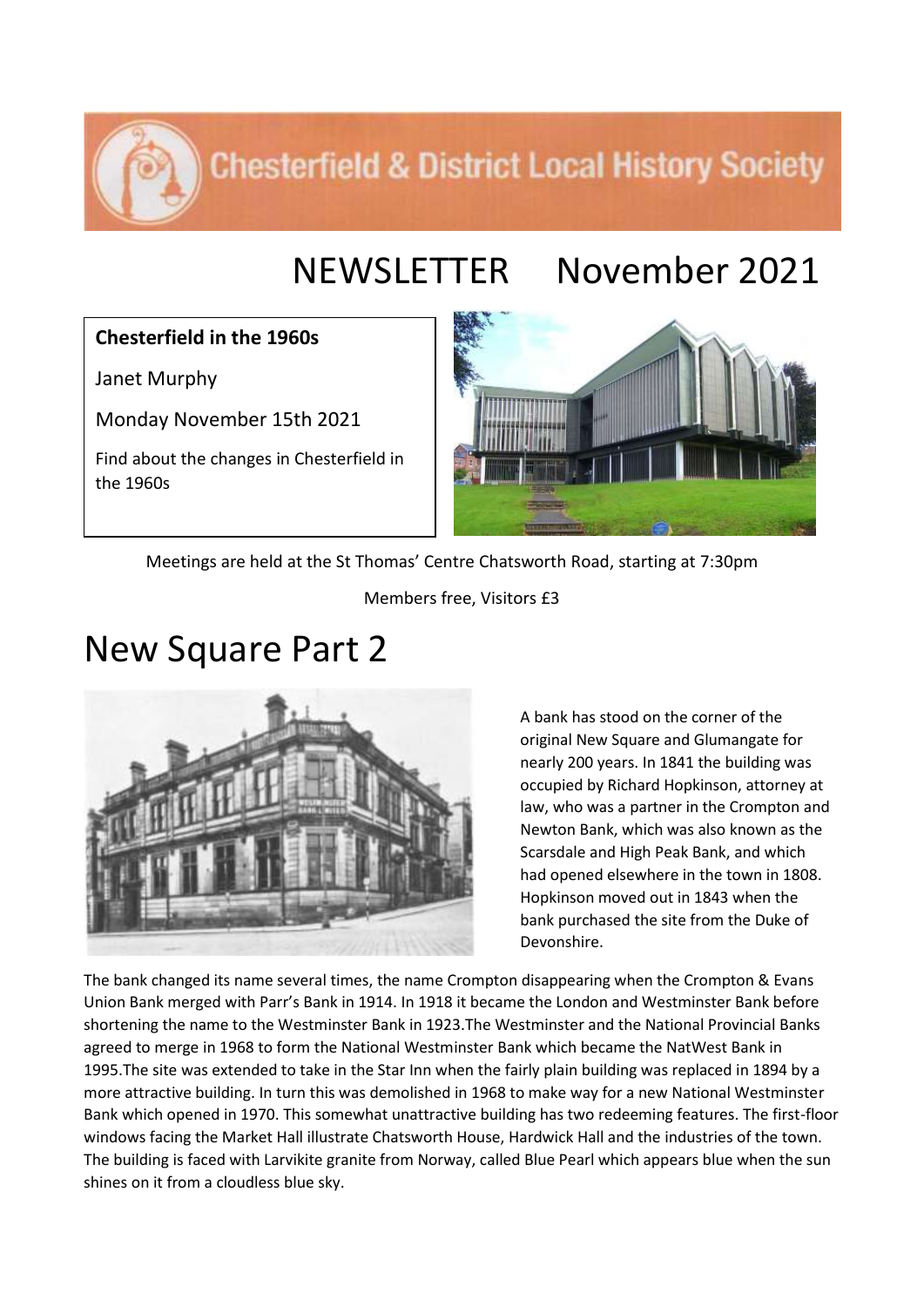

This illustration, dating to about 1900, shows the Angel Hotel with the Angel Vaults on the ground floor at the right. The second bank is just visible on the right. The Angel was described as having several parlours, a coffee room, a dining room, used also as an assembly room, and a great number of lodging rooms. The yard contained a barn, stables, hay-chambers, corn chambers, coach houses and a garden. It stretched back to Saltergate where the sign Angel Yard can still be seen on the side of the Barley Mow.

In 1782 the building was known as the Castle Inn and it was occupied by John Saxton. His widow married Gilbert Bluett who offered it for sale in 1788. In May 1789, Thomas Ostliffe advertised that he was moving to the Angel and (Old) Castle Inn lately occupied by Bluett who now owned the renamed Castle Inn on Low Pavement. At that time coaches left the inn for London, Leeds, Halifax and Birmingham. By 1817 it was owned by Sarah Johnson. Unfortunately for Sarah she was running the Angel at a time when Sir Richard Phillips in his book of travels entitled *A Picture of England* regarded Chesterfield as a dull, worn out town, where the residents were dull and lacking in ambition for change. Following the death of Sarah, only a few days before she was due to retire, the Inn passed to her brother in law and the new landlord was Thomas Evinson. He was quick to take advantage of the arrival of the railway in 1840, arranging for the conveyance of passengers and parcels to the station and operating a coach from Chesterfield to Worksop, Retford, and Gainsborough in the morning, and returning in the evening. With its extensive coaching facilities the Angel was ideally placed to serve travellers using the railway particularly those wanting to visit Chatsworth. Following the death of Evinson, the Angel was run by his widow but in 1850 she went bankrupt and the Hotel and premises were sold The premises included comprise two large Assembly Rooms where the principal public entertainments, balls, and concerts of the neighbourhood were usually held. There was stabling for seventy horses and a covered Riding School. The new landlord was John Wilkinson and, after his death, his son Richard. In June 1876 the Hotel was sold to Richard Wilkinson for £11,300 compared with the £1,850 it had sold for in 1850. It was described as the chief hotel north of Derby and the Wilkinson had made many improvements. It now had less stabling and a billiard room with two tables. Tragically Richard died only a few months later aged just 39. The new landlord was Joseph Warner, a purveyor of fish, game and poultry in the town. By now there was competition from the Assembly Room in the Market Hall (1857) and the Station Hotel (1877). Clearly Warner was not financially astute; his affairs were liquidated in 1879 when he owed £10,000 and had assets of £7,000; he was declared bankrupt in 1885, when he survived by selling horses etc and wine spirits and beer, and again in 1896, when all the hotel's bedding and kitchen goods etc were sold. This time he was replaced as landlord, by W. H. Hawkins who was landlord until his death in 1907, and who started the Angel Carriage Company. At some stage the hotel had been acquired by Wm Stones Ltd. who opened the Hotel Portland in 1899. After the death of Hawkins the Carriage Company continued to operate and the building was used as a venue for auction sales but little else. When war broke out a room on the ground floor was used to store waste paper collected on behalf of the Red Cross Society where, in 1917, a fire started. It was a bitterly cold night and, in spite of the heat from the fire, the firemen's clothing and the adjacent ground were rapidly covered in ice. Damage to the structure was considerable and while the Vaults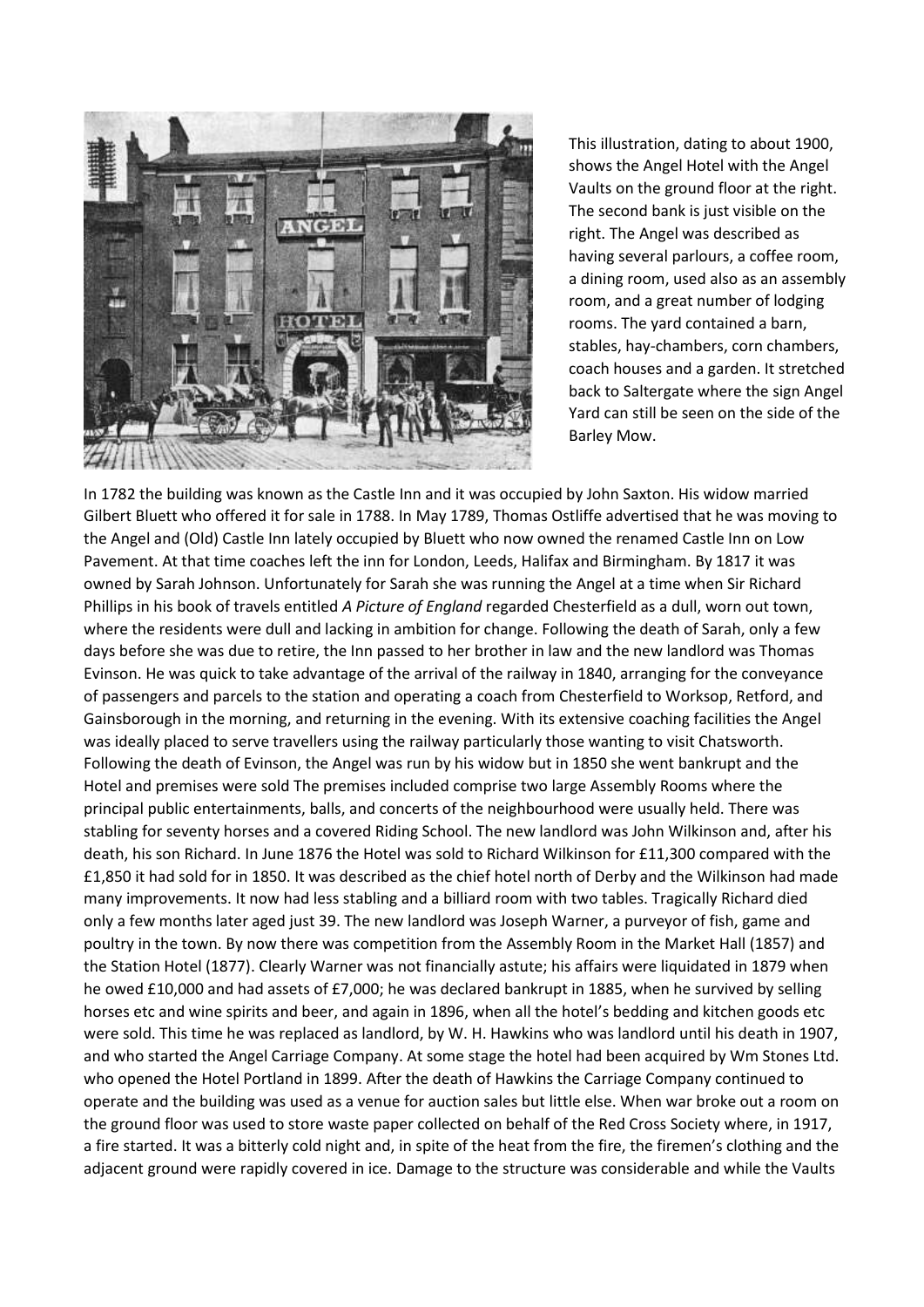escaped the flames they were deluged with water. The Vaults continued in business until 1926, when the licence was transferred to a new Angel Inn on Derby Road. Eventually the site was divided between the Post Office (enabling it to be extended) and the bank, with the entry to Angel Yard remaining.

The adjoining building was owned by the Duke of Devonshire and was used by his land agent before becoming the residence of George Crompton, the banker, until he sold it in 1884. It opened as the Post Office in January 1886. This had been in the Market Hall for about 15 years. The conversion of the building was described in the *Derbyshire Times* which recounted that "on the second floor provision is made for the accommodation of female clerks should they ever be employed which is unlikely." The building remained the Post Office until 2014.

Soresby Street was named after the Soresby Family who occupied a house on the north side of the square, which was replaced by a terrace of five buildings probably at the time that the street was opened about 1813. In 1864, Thomas Evinson, son of Thomas Evinson who had been landlord of the Angel, took a grocer's shop in what would become the Market Pub, and established himself as a Wholesale and Retail Dealer in

Ales and Porters for Samuel Allsopp and Sons. After Evinson's death in 1874, Frederick Farnsworth, ran what was then called the New Square Inn, as a hotel until he went bankrupt. With the arrival of the next tenant, Alfred Redfern, the name was changed to the Market Hotel. He hosted an exhibition of cage and wild birds in the Market Hotel Music Hall. This was a room towards the rear of the building, used as for music recitals. Unfortunately it later caught fire destroying a valuable piano and furniture. At some stage two of the buildings were knocked into one to form the Market Inn. The wall dividing the lounge and tap room was removed in 1970.





At the time of the 1881 census Anne Walton was living next to the Market Inn. She was described as a stamp distributor, presumably the forerunner of the Post Office. Chesterfield Cooperative Society was established in 1894 in the last of the properties before No 1 Court but a year later it moved to a bigger property on West Bars. No 1 Court was originally the entry to Schofield's Yard. Although not the worst of Chesterfield's notorious yards by 1919 most of the properties were dilapidated and scheduled for demolition. At the top is a Nissen hut

The property which is now the Grace Chapel stands on the site of an earlier stone built house, which was occupied by Dr Jonathan Stokes, a member of the Lunar Society and a prominent botanist, between 1811 and 1831. It was taken over by the Sheffield Banking Company who demolished it and replaced it with one of a similar style.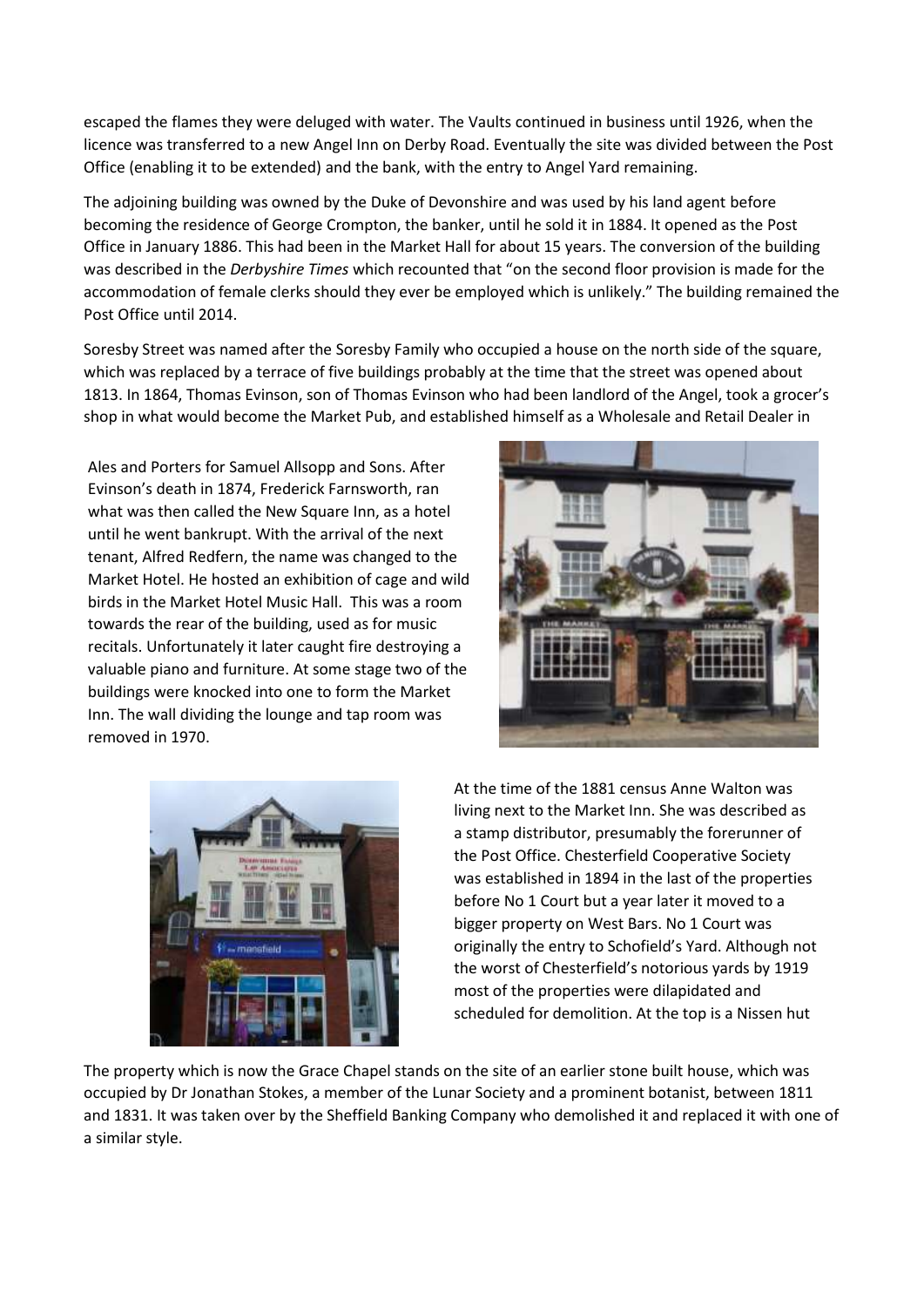The first manager was Robert Parker, father of Barry Parker, who with his partner Raymond Unwin designed Letchworth Garden City. Unwin married Parker's sister. The stone building would have been typical of buildings in the town before the opening of Chesterfield Canal in 1777. It contrasts with the neighbouring brick building which used new building materials particularly slate for the roof. In 1919 the bank amalgamated with the National Provincial and Union Bank. The branch closed after the merger with the Westminster Bank and the site was taken over by the Yorkshire Bank, which moved to Vicar Lane in 2015.

The last building on the north side of the square (no 87) has been known as the birthplace of Archbishop Secker (1693-1768) house but there is some doubt about this. Because of the problems of transportation it is unlikely that bricks were used for buildings before the opening of Chesterfield canal in 1777. It was not until the advent of coal mining on a large scale and the development of associated brick works that bricks became commonly available in the town.

In 1765 the ground on which the property stands was leased to William Manley, a solicitor. According to an article in the *Derbyshire Times* December 10<sup>th</sup> 1881, recounting reminiscences of old Chesterfield, the property was built for Dr Richard Milnes and was where he died in 1795. Dr Milnes was the son of Richard Milnes and his wife Elizabeth, half-sister of Archbishop Secker. When he was a boy, Archbishop Secker had attended Brown's School in Chesterfield staying with Richard Milnes and his wife Elizabeth. The couple also had a sister Elizabeth who married the Revd. James Heywood and their daughter, another Elizabeth, who married William Waller a solicitor who had joined the practice of William Manley. After Richard's death the property passed to the Waller family. Although William carried out alterations to the building and built additional rooms to serve as offices, he did not want to live there and passed the property to his brother Robert and left it to him on his death. Robert was clerk to the corporation from 1791-1818 when he was replaced by his son William until his death in 1857.

Part 3 will appear in the next Newsletter.



### Chesterfield in the 1930s

One of the buildings mentioned in the talk about Chesterfield in the 1930s at the October meeting was Ashoka on Holywell Street. In the 1930s it was a newsagent's shop leased owned by George Henry Miles. Like the other buildings from Ashoka to the Punch Bowl it was designed by Wilcockson and Cutts. By a remarkable coincidence in the audience were Alison Hankey, granddaughter of architect Tom Wilcockson, and Andy Miles grandson of George Henry Miles.

### Chesterfield Grammar School Roll of Honour 1939-1945

A new book by Philip Riden tells the stories of the casualties of the Second World War, whose names are recorded on the schools war memorial. Also included are the stories of two former pupils who died during wartime service but were not included on the memorial. The book is priced at £5. It is available for £7.50 (including postage and packing) from Tom Roberts @tomshirl@tsrobertsplus.com.